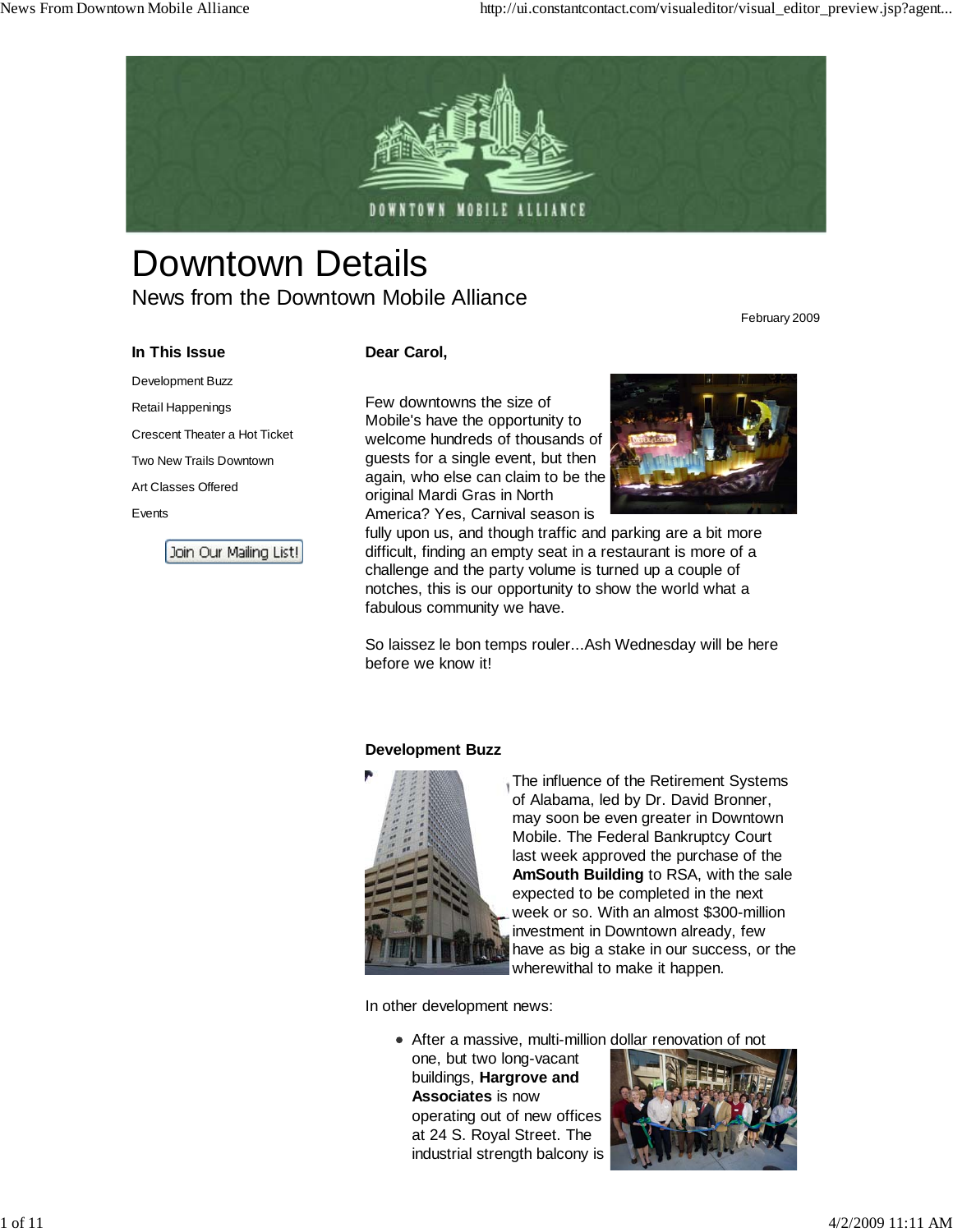certain to get a workout as parades pass by, but inside the beautifully renovated space, 200 employees are working hard to keep the engineering firm at the top of its game.Photo courtesy Kim Pearson.

- **Willis of Alabama** has expanded its offices at the Riverview Office Tower. The insurance broker recently bought out HRH and is bringing those West Mobile employees to its Downtown office. When renovations are complete next month, Willis will have about 50 employees and will fill the 8th floor of the tower.
- The renovation of the **Spear-Barter House** in Fort Conde Village, the largest project to date in the historic village, is now complete and the space is for lease by Peebles & Cameron.
- **Whitney Bank's** new drive up facility on Water Street is now open. The lovely, Douglas Kearly-designed building is a nice addition to an area of Downtown urban planners recently designated as "Gateway Commercial."



## **Retail Happenings Shopping, Dining and Entertainment News**



I recently had a chance to attend a webinar on "Destination Retailing," with tips for fostering the kind of shopping experience that draws customers from beyond traditional boundaries. It's all about creating consumer insistence, a sense of "I *must* shop there...no place else will do."

This kind of demand can be created through niche retailing: devoting an entire store to a single type of product. For instance, *Let It Rain* is a

small store in Astoria, Oregon (a city that gets almost as much rain as Mobile) that specializes in umbrellas and rain gear. Apparently no one visits Astoria without stopping there, and many people go to Astoria just because the store *is* there. Alternately, retailers can take a line of goods and explode it to dominate the market. A great example of that technique is right here in Downtown. Naman's Department Store is the largest dealer of Kangol hats in the state. If you were looking for a Kangol hat, wouldn't it make sense to stop at Naman's? If you'd like more tips, or would like to attend a future webinar in our office, email me at chunter@downtownmobile.org.

In other retail news:

- **Michael's Downtown Cafe** on Conception Street, with it's picnic bench seating, chalkboard menu and green checked tablecloths, has quickly become a popular lunch spot. And now, for fans of chef Michael Ivy's more formal cuisine, the restaurant is open on Friday and Saturday evenings. The menu features fresh, local food prepared with an inventive touch, and gives the growing Downtown dining crowd yet another option. Be sure to bring your favorite bottle wine!
- The new restaurant in the lobby of the Holiday Inn is the place to be this Mardi Gras season. **Lafayette** boasts a New Orleans trained chef who specializes in Gulf Coast favorites.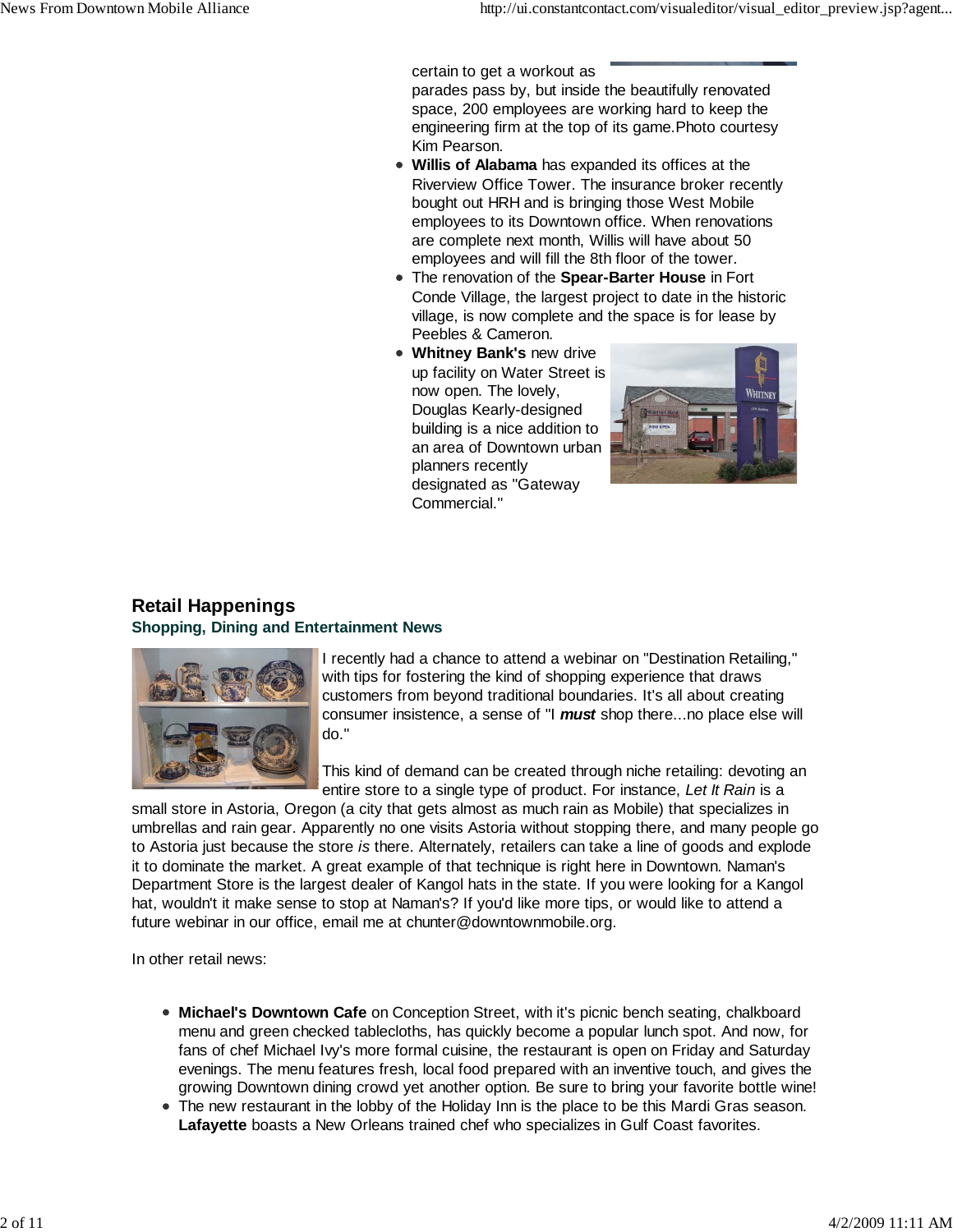Upcoming Live Music in Downtown:

### **The Soul Kitchen:**

- The Velcro Pygmies Friday, Feb. 20 at 11:00 pm
- U.S. Saturday, Feb. 21 at 11:00 pm
- Triple 40 Sunday, Feb. 22 at 1:00 pm
- O Super Funk Fantasy Sunday, Feb. 22 at 11:00 pm
- The Molly Ringwalds Monday, Feb. 23 at 10:00 pm
- o Triple 40 Monday, Feb. 24 all day
- $\circ$  Hamlin Friday, March 6 at 11:00 pm
- Wiles Saturday, March 7 at 11:00 pm
- Zoogma with opening act Subject Matter Friday, March 13 at 11:00 pm
- Pat Green with opening acts Randy Houser and Cowboy Troy Saturday, March 14 at 8:30 pm
- $\circ$  The North Mississippi Allstars with opening act Hill Country Revue Saturday, March 21 at 10:00 pm

### **The Blind Mule:**

- $\circ$  Amos and the Shoe with Johnny Appleeyes and Just Call Me John Friday, Feb. 20 at 8:00 pm
- $\circ$  Benefit for Neese Family with Nightblind Grayson and Moirai Saturday, Feb. 21 at 8:00 pm
- Bloody 98 Sunday, Feb. 22 at 8:00 pm
- Chance Fisher and TBA Friday, Feb. 27 at 8:00 pm
- $\circ$  Holding Mercury (as featured on 92 ZEW) and The Port Wine Stain Saturday, Feb. 28 at 8:00 pm
- Dinner and Music feat. El Cantador Friday, March 6 at 8:00 pm
- Southpaw Bandits and TBA Saturday, March 7 at 8:00 pm
- Wojo and Ward sketch comedy Saturday, March 7 at 8:00 pm (early show)
- 3D Body Art Show with music from Dylan Sneed and TBA Friday, March 13 at 8:00 pm
- Psychepop from your 33 Black Angels and The Mathmaticians Saturday, March 14 at 8:00 pm
- The debut of Eraser Eyes and Seduction Bomb Saturday, March 21 at 10:00 pm
- For Fans of Zoogma: The Great Big No Friday, March 27 at 8:00 pm
- Trees Leave and Chris McFarland Saturday, March 28 at 8:00 pm

### **Crescent Theater a Hot Ticket**



The **Crescent Theater** has been open only 3 1/2 months, but it is already setting records. Based on tracking information by an independent, on-line organization, the art-house film venue on Dauphin Street is out-pacing all other similar theaters in the Southeast.

The Crescent will be starting a film series for children on Saturday afternoons, beginning with *Mary Poppins* March 9th. Show time is at 2:00 p.m. It is also adding a Wednesday afternoon matinee for those

who would like the see the current feature at an earlier time. The matinee also has a 2:00 p.m. show time.

The Crescent Theater website has details on the current film as well as upcoming features. You can also sign up for the email newsletters that will keep you in the loop with screening updates. **Crescent Theater Schedule** 

#### **Two New Trails Connect Downtown**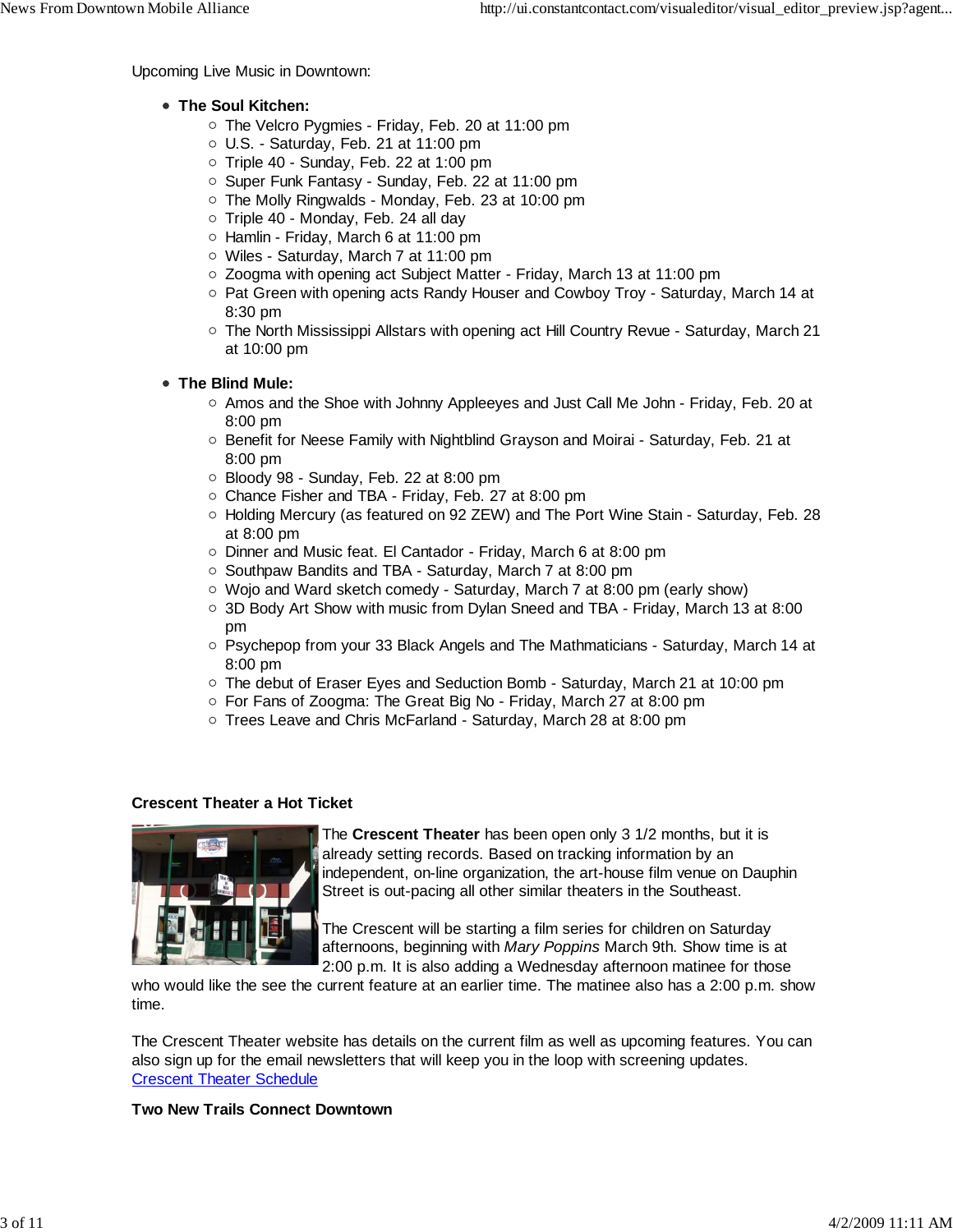

One of Downtown's newest attractions is also its largest, at least in terms of geography. The **African-American Heritage Trail** connects almost a dozen points of interest spread throughout Downtown. From the Creole Fire House on Dearborn Street to the Roger Williams Drug Store at 607 Dauphin Street to the former Slave Market site at St. Louis and Royal Streets, the trail tells an engaging story of the significant contributions made by African Americans throughout Mobile's history.

And for a trail that takes us in a completely different direction, try the new **Spa Trail** created by the

folks who brought us the Robert Trent Jones Golf Trail. From traditional warm stone massages to caviar facials, the RTJ Spa Trail features five spas across Alabama offering innovative treatments in exquisite settings. As part of the new Spa Trail, an annual RTJ Spa Trail Card was created to offer discounts on spa services, hotel rooms, dining and retail shopping. The \$40 card is good at all five spas, including the newest one at the Battle House Hotel.



#### Spa at the Battle House

#### **Bring Out Your Inner Artist at Space 301!**



The Centre for the Living Arts is offering studio art classes for all ages and skill levels starting March 28. With weekly studio classes in Painting, Clay, Drawing, Printmaking, Jewelry Making, Bookbinding, Figure Drawing, and Quiltmaking, Space 301 continues to challenge the minds and spark the imaginations of visitors. There are even Saturday workshops specifically for children, such as Acrylics, Bookarts and Collage, and Color and Light Painting.

How about a class in Oil Painting for beginners? Students will learn techniques of perspective, color mixing, and using paint mediums and implement these skills in the creations of your personal works of art. You can bring

photographs that you would like to turn into paintings!

What about a Wire-Wrapped Glass Jewelry class? During a six-week period, students will design and create a wide variety of glass jewelry. You will make one of a kind jewelry that will make your friends jealous!

Registration ends on March 22 for weekly classes, 8 days prior to class date for workshops. Call 251-208-5652 or visit Space 301 for more information, including a complete schedule and pricing.

Don't miss out on this unique and fun-filled experience in Downtown Mobile!

#### **Popular Historic Preservation Class Offered Again**



If you're interested in Port City history or architecture or both, you'll want to sign up for the Mobile Historic Development Commission's **Preservation Leadership Class**. In addition to learning about historic preservation, you'll get a tour of a building undergoing restoration and have dinner with some of the "late greats" of Mobile in the city's oldest cemetery.

Classes begin Tuesday, March 3 and are held on consecutive Tuesdays through April 7, from 5:30 p.m. until 7:00 p.m. at the City Archives at 457 Church Street. Last year's class filled with more than 75 participants from across the city. The Preservation Leadership classes cover history and architectural styles in Mobile, the ultimate insider's guide to the Architectural Review Board, two tours and a guest speaker.

The cost of the class is \$50 and the deadline for registering is March 20. To register or for more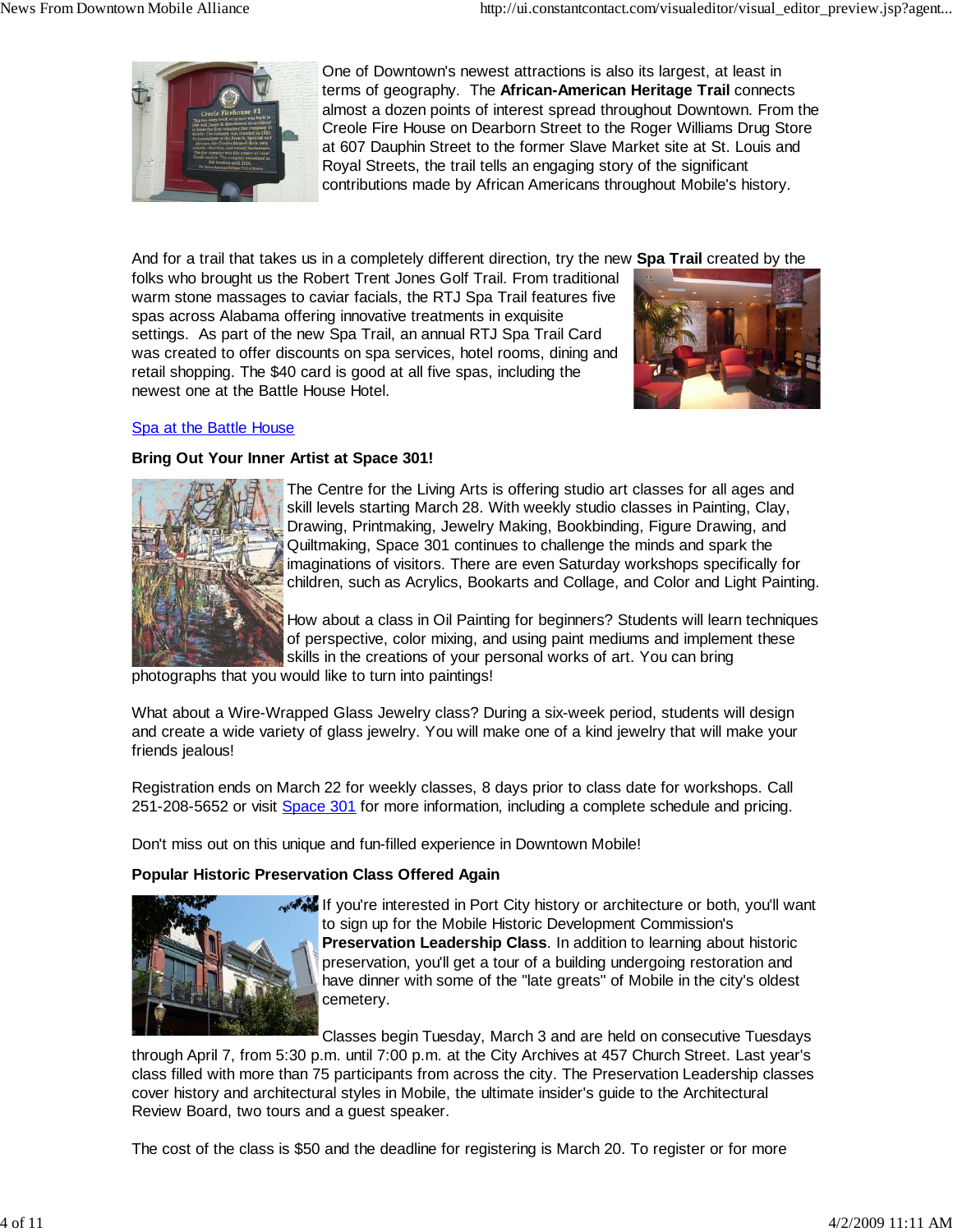information, contact MHDC at 251-208-7281. Mobile Historic Development Commission

**Downtown Doings Some Upcoming Events**



## *Glass Unexpected***, Space 301**

Now through Sunday, March 8

Come see innovative artists that have used the common material of glass in exciting and innovative ways. You will come away with a new appreciation for the unexpected beauty and versatility of glass. Featuring both established artists and very young artists that are new to glass as a medium, Glass Unexpected will be sure to intrigue and captivate your

attention. For a complete listing of featured artists, please visit the website. Space 301

#### *Grand Canyon Adventure: River at Risk* - IMAX Film **Gulf Coast Exploreum Science Center**: Now through June 7

This stunning IMAX film takes audiences on an exhilarating river-rafting adventure down the Colorado River, lead by a team of explorers who are committed to bringing awareness to



global water issues. Floating down the river, audiences will learn about the challenges and opportunities that exist for conserving and restoring the the Colorado River watershed. For more information including educational resources and a film trailer, please visit www.grandcanyonadventurefilm.com

**Our Neighbors in Space**, Hearin Chandler Virtual Journeys Digital Theater Gulf Coast Exploreum Science Center: Now through June 7, 2009 Gulf Coast Exploreum



## *Pirates!***, Museum of Mobile**

Now through July 4, 2009

This exhibition, made possible by the Museum of Arts & Sciences in Daytona Beach, provides an historic account of some of the more famous Pirates of Florida's East Coast. Found on display are artifacts, including coins, bullion, ingots and tools recovered from shipwrecks off of the East Coast of Florida. Grab your cutlass, don an eye-patch, hoist the Jolly

Roger, and climb aboard as we set sail for a glimpse of the characters that charged local waters with their intrigue and exploits. No passports are necessary, only a desire for adventure. Admission is \$5 for adults, \$3 for students and free for kids under 6. Museum of Mobile

## *Winter Wednesdays at Bellingrath Gardens*

*February 25, 10:30 a.m.- In Full Bloom* Winter is never bleak at Bellingrath Gardens and Home! See the newest

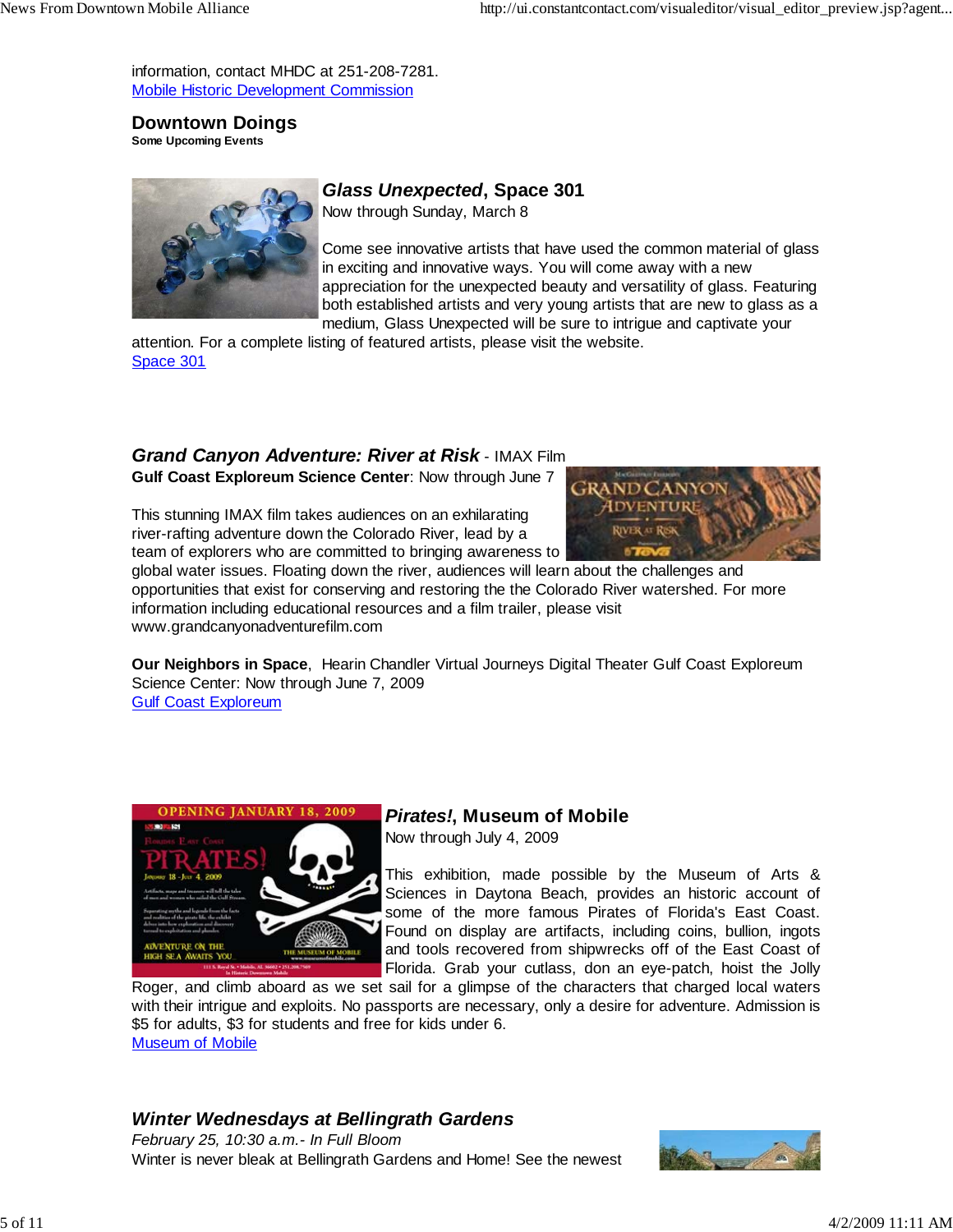book created by the Montrose Garden Club featuring gardens in Mobile and Baldwin Counties. Proceeds go to care for historic oak trees in Montrose, Alabama. Admission is free for members and \$11 for non members.



## Bellingrath Gardens

### *Government Street Presbyterian Church Thursday Lunch Forums All Forums begin at Noon*

*February 26 - Chris Barraza, Project Manager, Mobile Bay Young Professionals March 5 - Andy Anderson, Director of Mobile Opera March 12* **-** *Scott Speck, Music Director of the Mobile Symphony March 19 - Teressa Ramsey, Director of Interfaith Hospitality Network/Family Promise March 26 - Jimmy Lyons, Director of the Alabama State Port Authority* Government Street Presbyterian Church

## *Mobile Mystery Dinner - Dr. Schmuck's Final Wash*

*February 28, 7:00 p.m., Mobile Carnival Museum*

Looking for something different to do? Come to a fun-filled evening of murder, mayhem and mystery, presented by Mobile's own murder mystery dinner group. For \$55 per person, you get a tour of the museum; an unlimited wine bar before and during your meal, a full-course catered meal from the Pillars Restaurant and over two hours of whodunit! Openings fill up fast and reservations are required. Please call 251-479-3212 to make a reservation.

Mobile Mystery Dinners

*Downtown Tour: Photographs by Michael Mastro, Art from Dunbar Middle School, and Art by students of Zack DePolo* **Mobile Arts Council** March 2 - 27. Reception on March 13 at 6:00 p.m. Mobile Arts Council

#### *Mobile Boat Show***, Mobile Convention Center**

 Showtimes: Thursday, March 5th - 12 p.m. to 9 p.m. Friday, March 6th - 12 p.m. to 9 p.m. Saturday, March 7th - 10 a.m. to 9 p.m. Sunday, March 8th - 10 a.m. to 5 p.m. Admission: \$6 for adults; \$3 for children ages 6-12 Mobile Civic Center



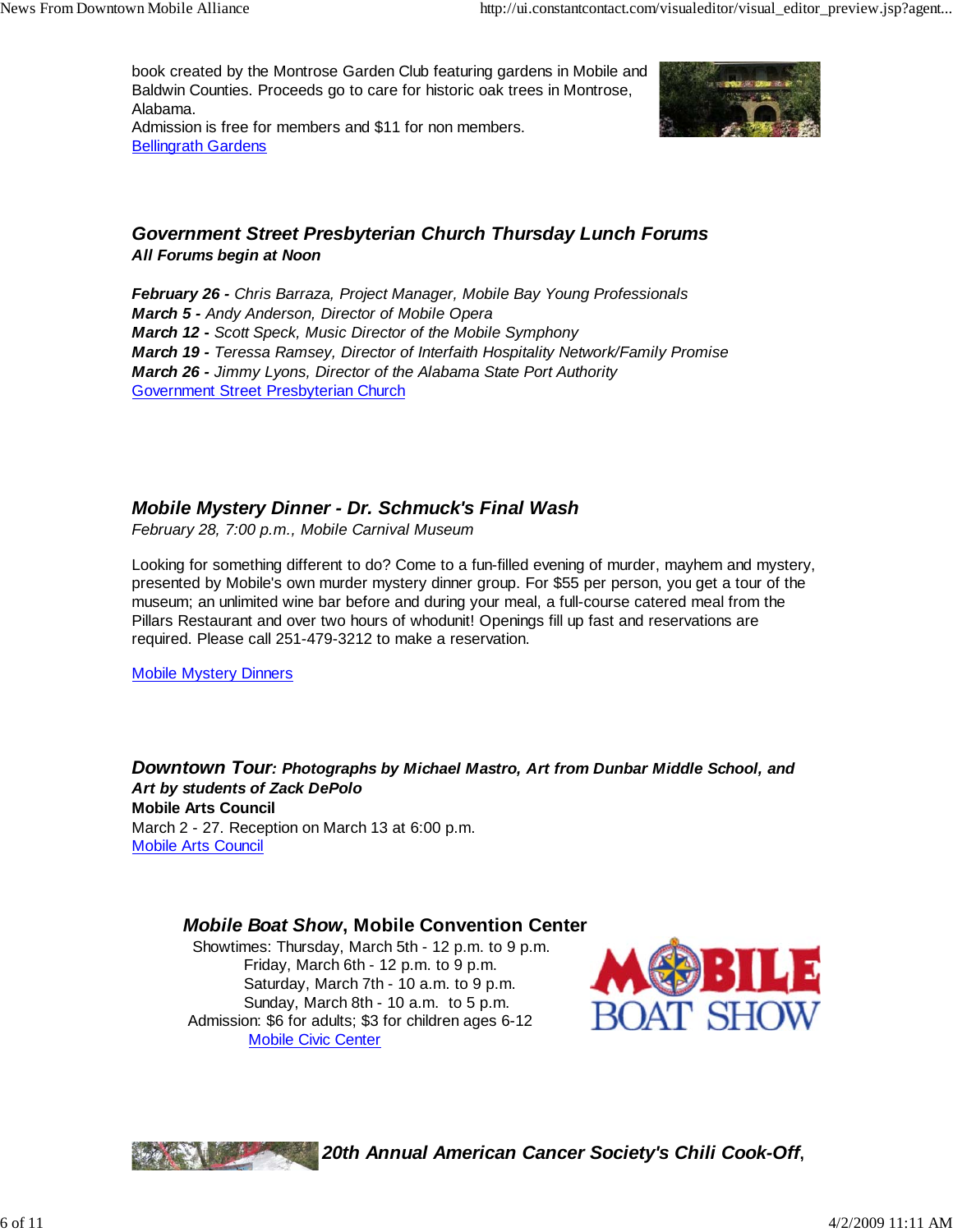

#### **Bienville Square**

March 7 from 11 a.m. until 3 p.m. Join thousands of chili fans for this annual event that pits professional and backyard chefs in a competition for highly prized bragging rights. 251-344-9856 for more information.

 *Dracula***, Mobile Civic Center Theater** Presented by the Mobile Ballet March 7 and 8, 7:30 p.m. and 2:30 p.m. respectively **Dracula** 



*Reflections of Lent***, Government Street Presbyterian Church** March 8 at 11:00 a.m. Concert featuring sanctuary choir with Mobile Community Chorus, orchestral ensemble & hand bell choir Government Street Presbyterian Church

### *Tom Sawyer***, Saenger Theatre**

March 5 at 7:30 p.m. Enjoy this production of the Mark Twain classic by some of Mobile's most talented performers. Presented by Playhouse-in-the-Park. Playhouse-in-the-Park





 *Menopause the Musical***, Mobile Civic Center Theater** March 11, 12 and 13 at 7:30 p.m. Mobile Civic Center

### *Mind, Body & Soul***, Cathedral Square Gallery**

Open studio each Sunday in March from 11:00 a.m. - 3:00 p.m. Artwalk March 13 from 5:30 to 8:30 Benefiting the local Daughters of the Nile Naiad 109 General Fund. Cathedral Square Gallery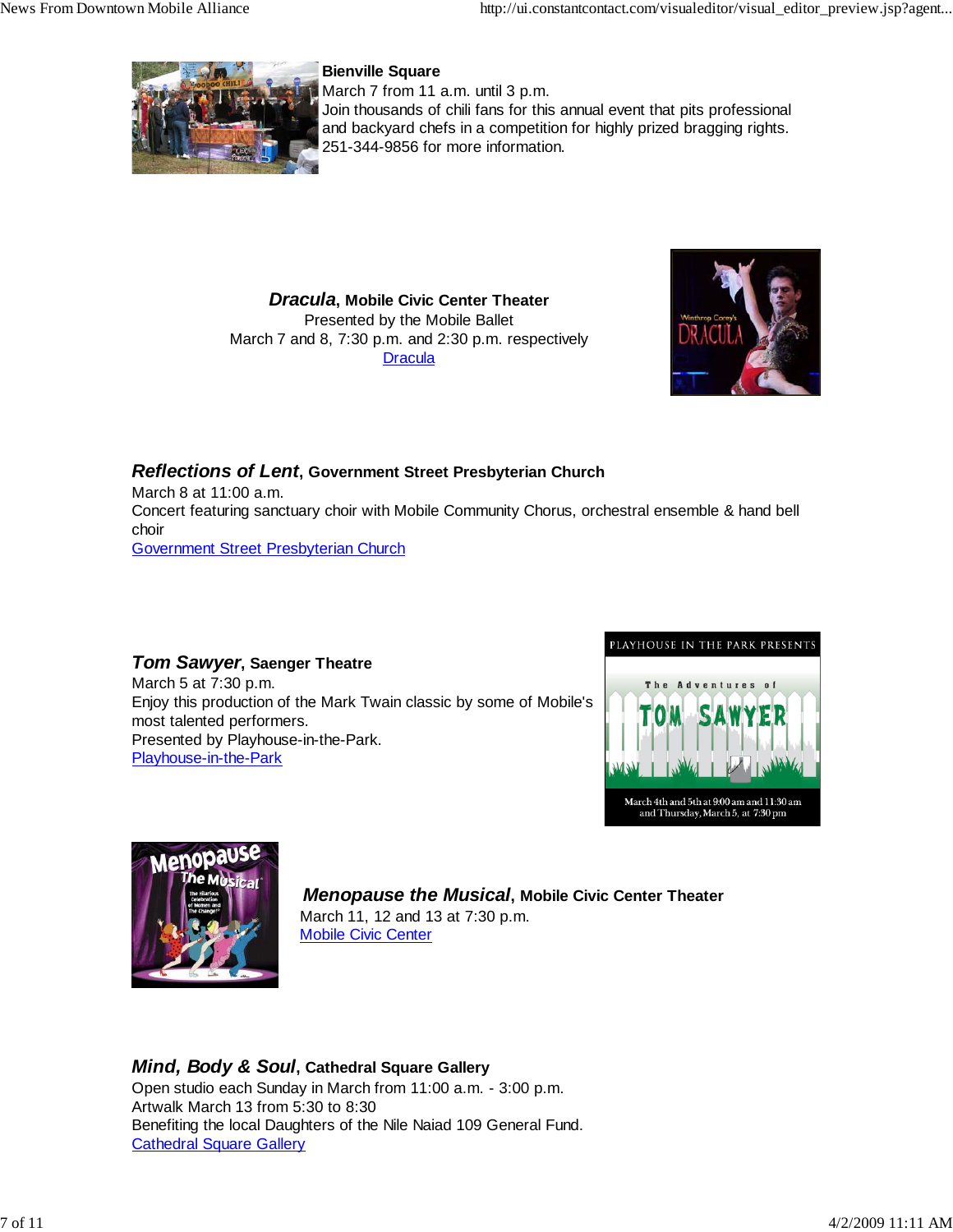## *LoDa ArtWalk***, Cathedral Square Arts District**



March 13 from 6:00 p.m. until 9:00 p.m. Tour galleries and Downtown retailers for an evening of entertainment. Stop by the Mobile Arts Council at 318 Dauphin for a map of participants.

Neighborhood & Community Services

March 14: *8th Annual Luck of the Irish: 5k Run* at 8:00 am *Irish Stew Cook Off* at 11:00 am *Parade* at 2:00 p.m. All located in Bienville Square and presented by the Mobile Exchange Club Luck of the Irish

 *Lord of the Rings St. Patrick's Day Pops Concert* **Saenger Theatre** March 14 at 8:00 p.m. March 15 at 2:30 p.m. Presented by the Mobile Symphony Orchestra



## *Azalea Bloom Out!***, Bellingrath Gardens and Home**



**Saenger Theatre** 

March 14-29 (dates may vary depending on weather)

Enjoy the blooms or more than 250,000 vibrant azaleas in an explosion of color throughout the 65 acres of Bellingrath Gardens.

Bellingrath Gardens

 *Sunday Matinees @ Ben May: The Day the Earth Stood Still***, Bernheim Hall** March 15 at 1:30 p.m. Mobile Public Library

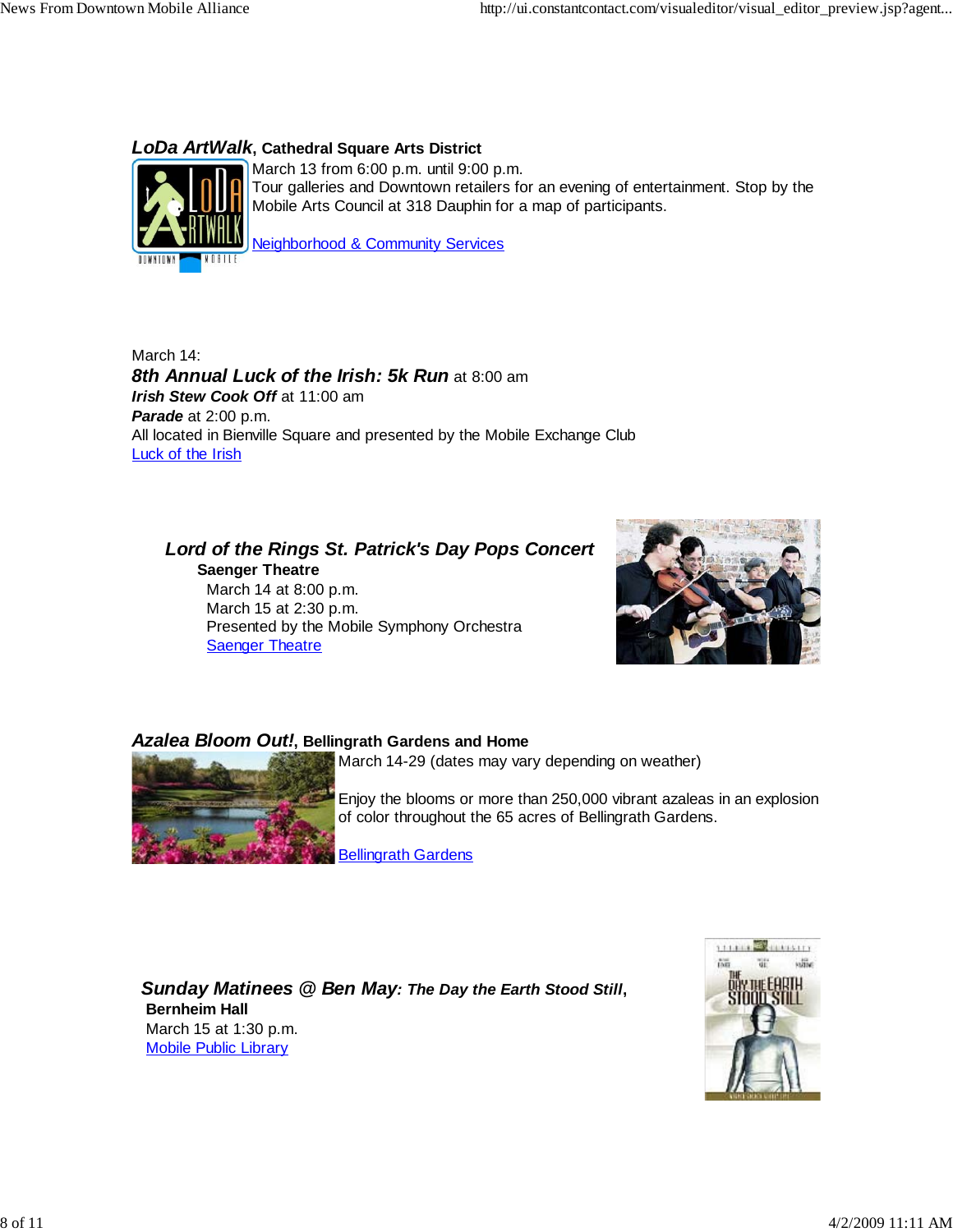

#### *DAR Annual Spring Garden Party***, Richards DAR House Museum** March 15 from 1:00 p.m. to 5:00 p.m. Delectable hors d'oeuvres, desserts, cash wine bar, DOOR PRIZES and hat contest! Music for your pleasure. Come join in on the fun and wear your favorite hat! Tickets are \$10. Richard's DAR House

*St. Patrick's Day Parade***, the Cathedral of the Immaculate Conception** March 17 at 11:00 a.m.

Presented by the Friendly Sons of St. Patrick

#### *Lunch with Julia Reed - Author of The House on First Street: My New Orleans Story***, The Athelstan Club** March 19 at Noon Presented by the Friends of the Library Mobile Public Library



*Film: Random Lunacy: Videos from the Road Less Traveled***, Bernheim Hall**

2008-2009 Southern Circuit of Independent Filmmakers March 19 at 7:00 p.m. Presented by the Mobile Arts Council and the Mobile Public Library Mobile Arts Council



## *The Cardinals featuring Ryan Adams,* **Saenger Theatre**

March 19 at 8:00 p.m.

With his backing band, The Cardinals, Ryan Adams has found great success and acclaim through both singing and songwriting. He has produced and contributed albums for artists such as Willie Nelson, the Wallflowers and the Counting Crows. On his last tour for the foreseeable future, Adams has chosen Mobile as his second to last stop. Don't miss out! Tickets range are \$36.50, \$27.75 or \$19.50 (plus service charge). **Saenger Theatre** 

## *Mobile Historic Homes Tour*

March 20 and 21 from 10:00 a.m. to 4:00 p.m. Visit architecturally significant private homes and sacred spaces in select historic districts. One day ticket \$12 for HMPS members, \$15 for non-members. Two day ticket \$20 for HMPS members, \$25 for non-members. For more information or to order tickets, please call 251-432-6161. **Historic Mobile Preservation**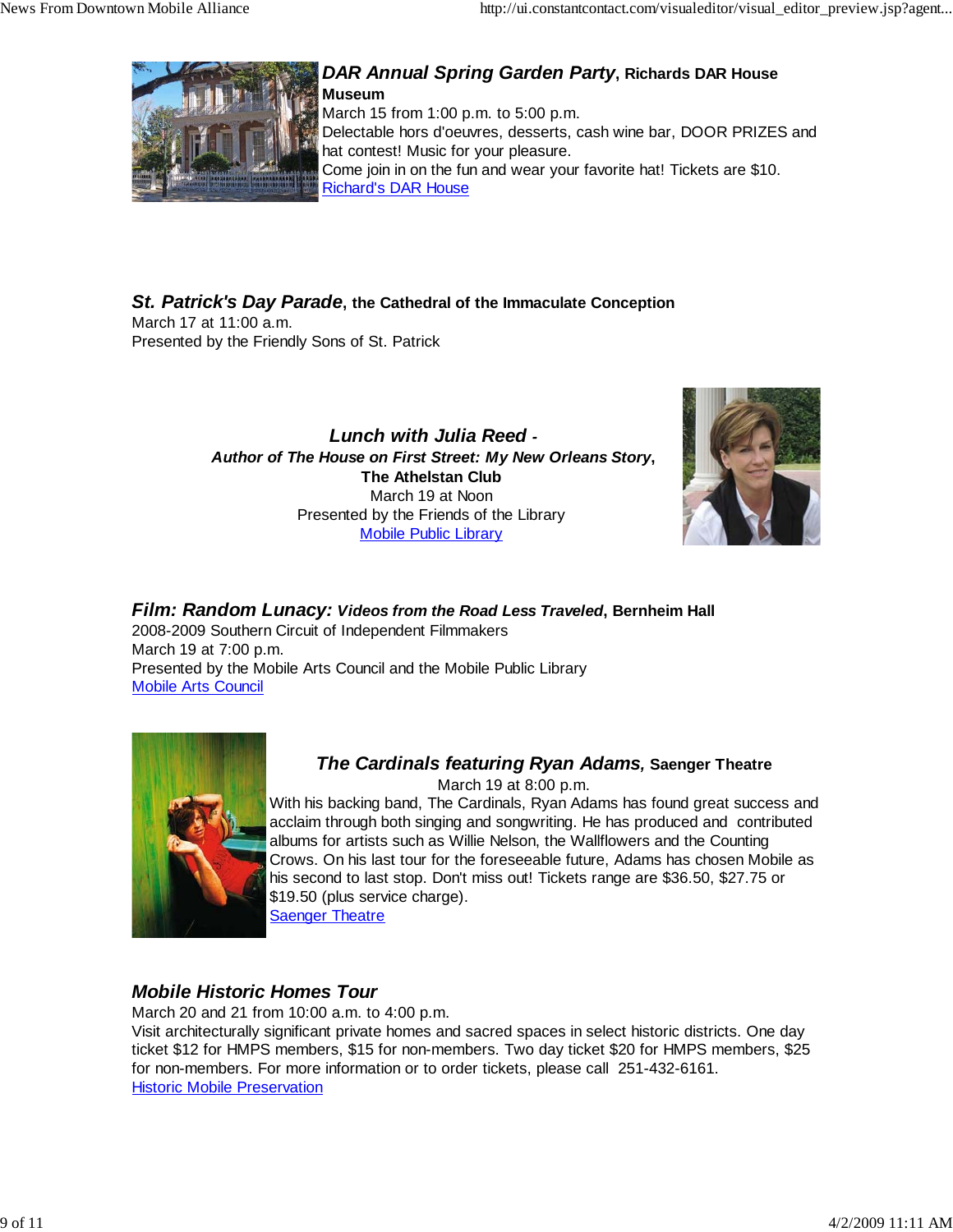*The Clean Up Woman***, Saenger Theatre** March 22 at 4:00 p.m.

Saenger Theatre





 *Ani Difranco***, Saenger Theatre** March 24 at 7:30 p.m. Saenger Theatre

### *Workshop: Thursday Art Club***, Ben May Main Library**

March 26 at 4:00 p.m. for ages 7 and up. Presented by the Mobile Museum of Art and the Mobile Public Library Mobile Public Library

## *Mobile Opera Presents: Susannah* **Mobile Civic Center Theater**

March 26 and 28 at 7:30 p.m. Composed by Carlisle Floyd and directed by Michael Ehrman, Susannah is a moving story that is brought to life by music that sounds both folksy and familiar while sounding stirring and powerful. Filled with an insightful mixture of human frailties, the story of Susannah was transported by Floyd from the biblical setting in Susannah and the Elders to a small mountain town in the Carolinas. Call 251-432-6772 to purchase tickets. Mobile Opera



#### *Spring Concert***, Cathedral of the Immaculate Conception** March 27 at 8:15 p.m.

Presented by Musica Sacra Choir and Chamber Orchestra



 *32nd Annual Azalea Trail Run***, streets of Downtown** March 28 at 8:00 a.m. Azalea Trail Run